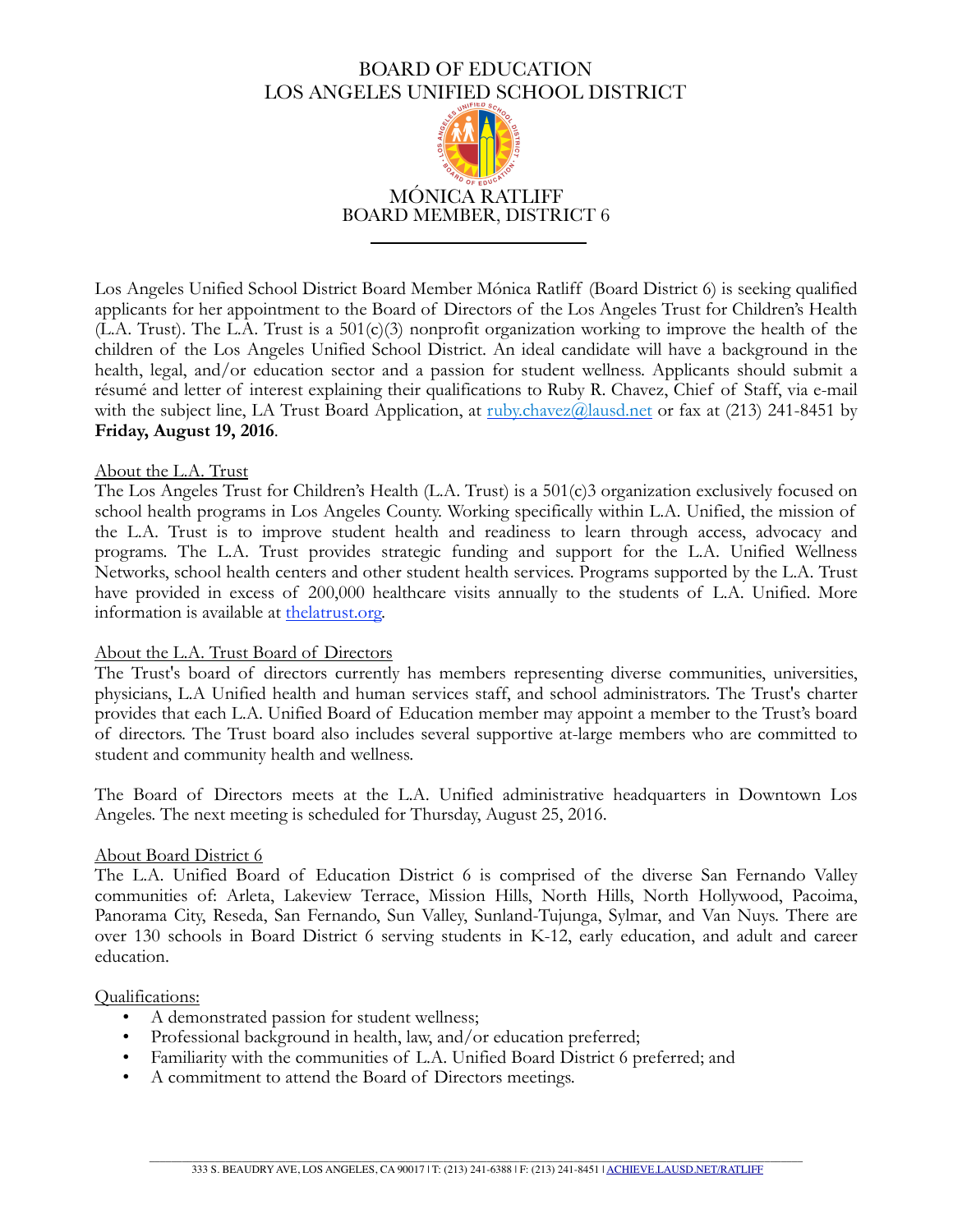# BOARD OF EDUCATION LOS ANGELES UNIFIED SCHOOL DISTRICT



Los Angeles Unified School District Board Member Mónica Ratliff (Board District 6) is seeking qualified applicants for appointment as a Commissioner on the L.A. Unified Diversity and Equity Human Relations Commission for the rest of the 2016-2017 school year. An ideal candidate will have a background in the public service, civil rights, legal, and/or education sectors and a passion for diversity and equity in human relations. Applicants should submit a résumé and letter of interest explaining their qualifications to Ruby R. Chavez, Chief of Staff, via e-mail with the subject line, Human Relations Commission, at [ruby.chavez@lausd.net](mailto:david.zlotchew@lausd.net) or by fax at (213) 241-8451 by Friday, August 19, 2016.

## About the L.A. Unified Human Relations Commission

The L.A. Unified Human Relations Commission was founded over a decade ago to serve as a "critical friend" and to advise the District on matters related to human relations, diversity and equity. The Commissioners represent L.A. Unified Board Members, bargaining units, and community partners, such as the Anti-Defamation League, Museum of Tolerance, the Human Relations Commissions for Los Angeles County, and the City of Los Angeles, et al.

The Commission meets the second Thursday of each month, 6-8 p.m., in the L.A. Unified headquarters in downtown Los Angeles. Commissioners may also be asked to serve on subcommittees that align with their areas of interest or strength. The sub-committees focus on a variety of topics such as parent engagement, LGBTQ, disproportionality, ethnic studies, and restorative justice.

### About Board District 6

The L.A. Unified Board District 6 is comprised of the diverse San Fernando Valley communities of: Arleta, Lake View Terrace, Mission Hills, North Hills, North Hollywood, Pacoima, Panorama City, Reseda, San Fernando, Sun Valley, Sunland-Tujunga, Sylmar, and Van Nuys. There are over 130 schools in Board District 6 serving students in K-12, early education, and adult and career education.

### Qualifications:

- A demonstrated passion for diversity and equity in human relations;
- Knowledge of related topics, such as parent engagement, LGBT, disproportionality, ethnic studies, and restorative justice;
- Familiarity with the communities of L.A. Unified Board District 6 preferred;
- Professional background in public service, civil rights, law and/or education preferred; and
- A commitment to attend the Human Relations Commission meetings.